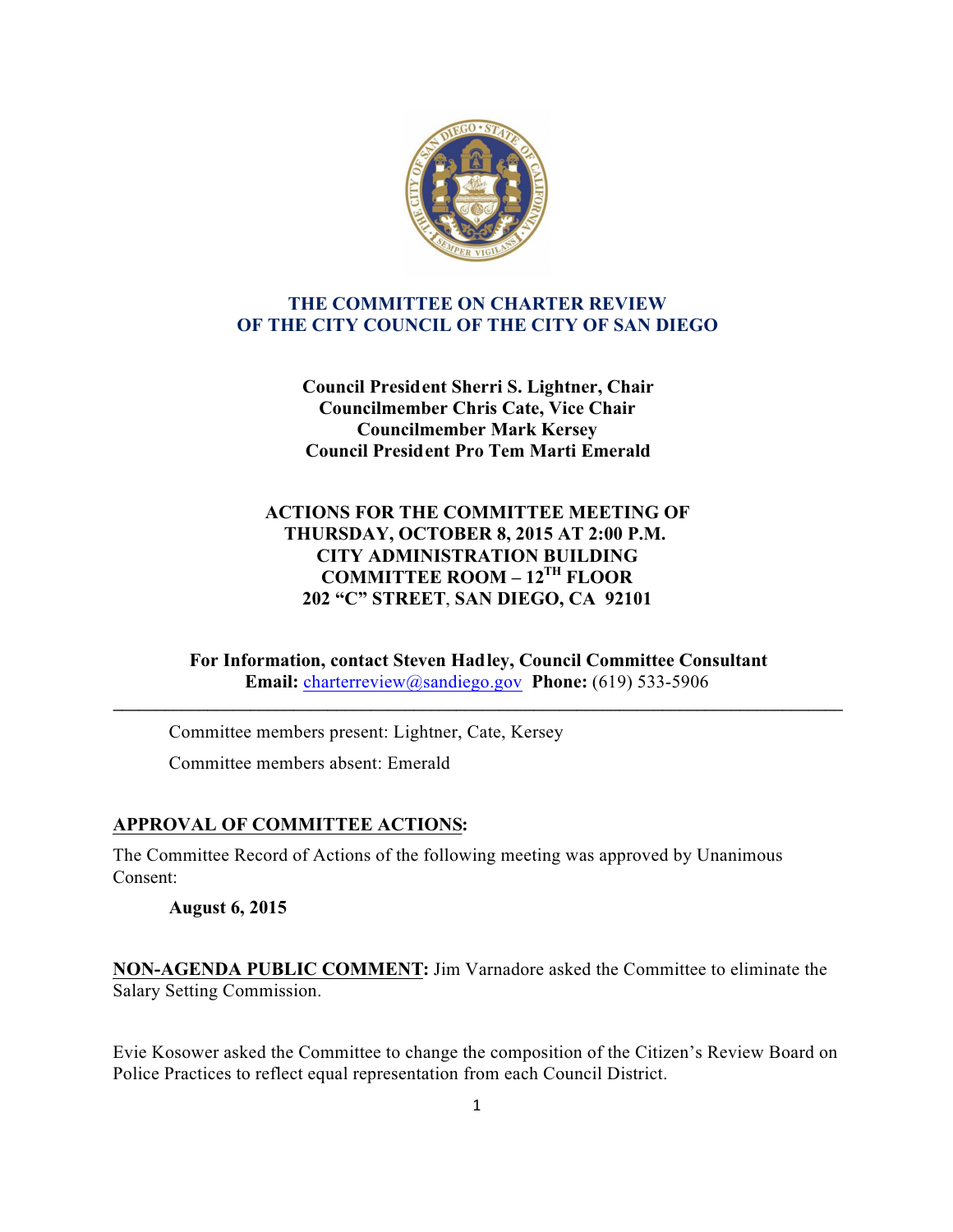Kate Yavenditti reported that the Public Safety & Livable Neighborhoods Committee referred the proposed changes to the Citizen's Review Board presented on June 11, 2015, back to the Charter Review Committee; and accordingly asked the Committee to re-docket the proposals. She also asked the Committee to request a City Attorney opinion regarding the proposed changes presented on June 11, 2015.

Stephanie Jennings explained why she believes it is more practical to change the Citizen's Review Board through Charter revision rather than by joining it.

Valerie Sanfilippo filled out a public comment slip in support of those who proposed changes to the Citizen's Review Board, but did not wish to speak herself.

# **COMMITTEE MEMBERS, MAYOR, INDEPENDENT BUDGET ANALYST, CITY ATTORNEY, CITY CLERK, DIRECTOR OF LEGISLATIVE AFFAIRS COMMENT**:

None

### **REQUESTS FOR CONTINUANCE:** None

#### **DISCUSSION AGENDA:**

ITEM-1: Consideration of proposed changes to Article VII provisions addressing budget and appropriations including sections 68, 69, 71, 72 and related Charter sections in response to prior Committee discussion. *(Independent Budget Analyst, Chief Financial Officer and City Attorney)*

> Motion by Councilmember Cate to accept the recommended language for sections 68,69, 71 and 72 as presented in "Charter Amendments – Budget, October 8, 2015", except to merge the proposed section 68 into section 69, change the word "fiscal" to "calendar" when defining June  $30<sup>th</sup>$  as the end of the fiscal year in the proposed section 68; change the word "as" to "at" following the words "legal levels" in section  $69(k)$ ; and place the proposed changes on the appropriate Committee's consent agenda when it meets January 13, 2016, to recommend ballot measures to the full Council. Second by Councilmember Kersey.

 Passed by the following vote: Yea: Lightner, Cate, Kersey Nay: None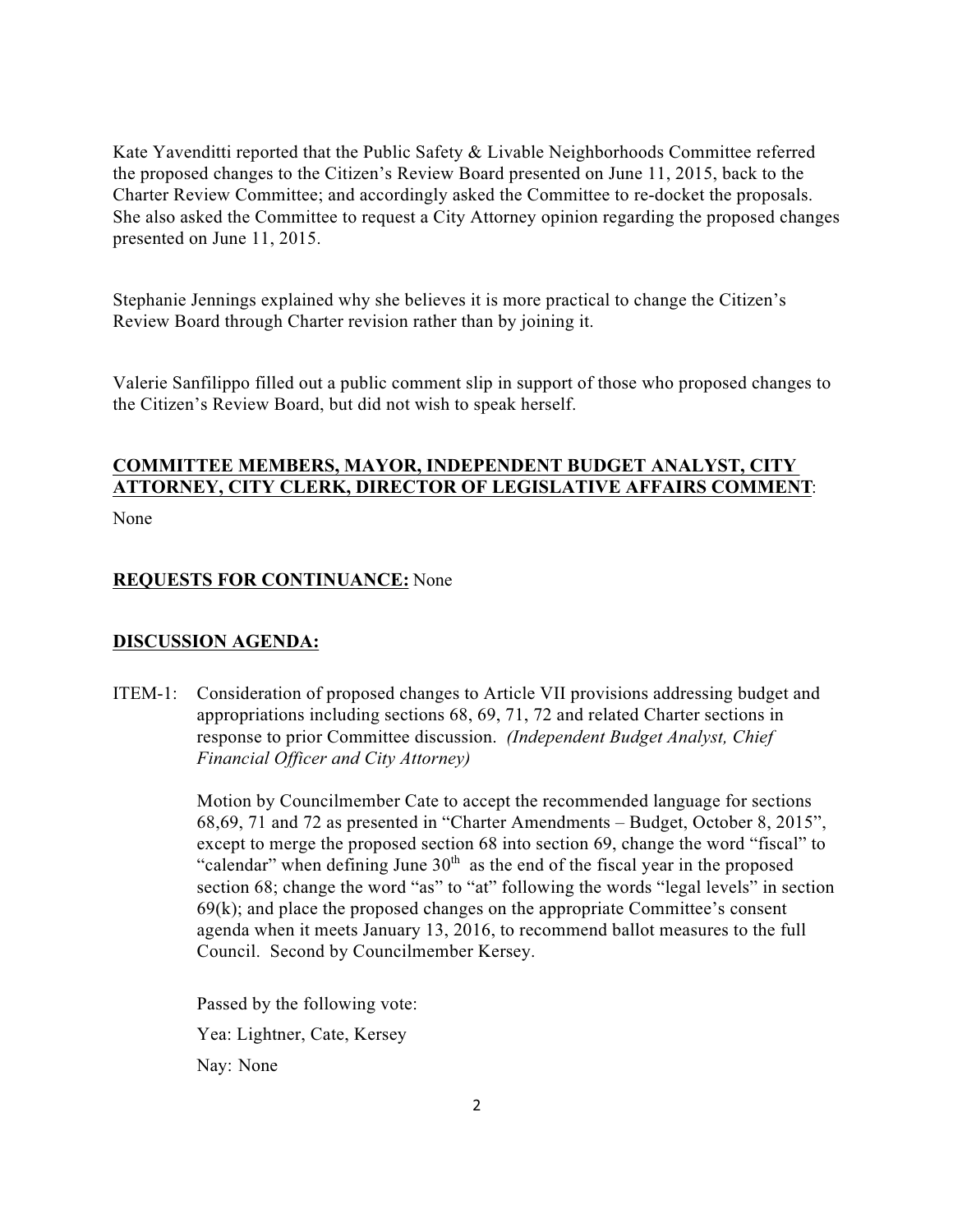Recused: None

Not Present: Emerald

ITEM-2: Consideration of proposed changes to Article VII provisions addressing taxation including sections 75, 76.1, 78 and related Charter sections in response to prior Committee discussion. *(Chief Financial Officer, Independent Budget Analyst and City Attorney)*

> Motion by Councilmember Cate to accept the recommended language for sections 75, 76, 76.1 and 78 as presented in "Charter Amendments – Budget, October 8, 2015," and repeal section 76, renumber section 76.1 as 76, place the functional provisions of section 78 in section 75, and place the proposed changes on the appropriate Committee's consent agenda when it meets January 13, 2016, to recommend ballot measures to the full Council. Second by Councilmember Kersey.

Passed by the following vote:

Yea: Lightner, Cate, Kersey

Nay: None

Recused: None

Not Present: Emerald

ITEM-3: Consideration of proposed changes to Article VII provisions addressing bonding including sections 90, 90.1, 90.2 and related Charter sections in response to prior Committee discussion. *(Chief Financial Officer, Independent Budget Analyst and City Attorney)*

> Motion by Councilmember Kersey to accept the recommended language for sections 90 and 90.2 as presented in "Charter Amendments – Budget, October 8, 2015"; and for section 91.1 as presented in the Independent Budget Analyst's Report Number 15- 36; and place the proposed changes on the appropriate Committee's consent agenda when it meets January 13, 2016, to recommend ballot measures to the full Council. Second by Councilmember Cate.

 Passed by the following vote: Yea: Lightner, Cate, Kersey Nay: None Recused: None Not Present: Emerald

ITEM-4: Consideration of proposed changes to Article VII provisions addressing financial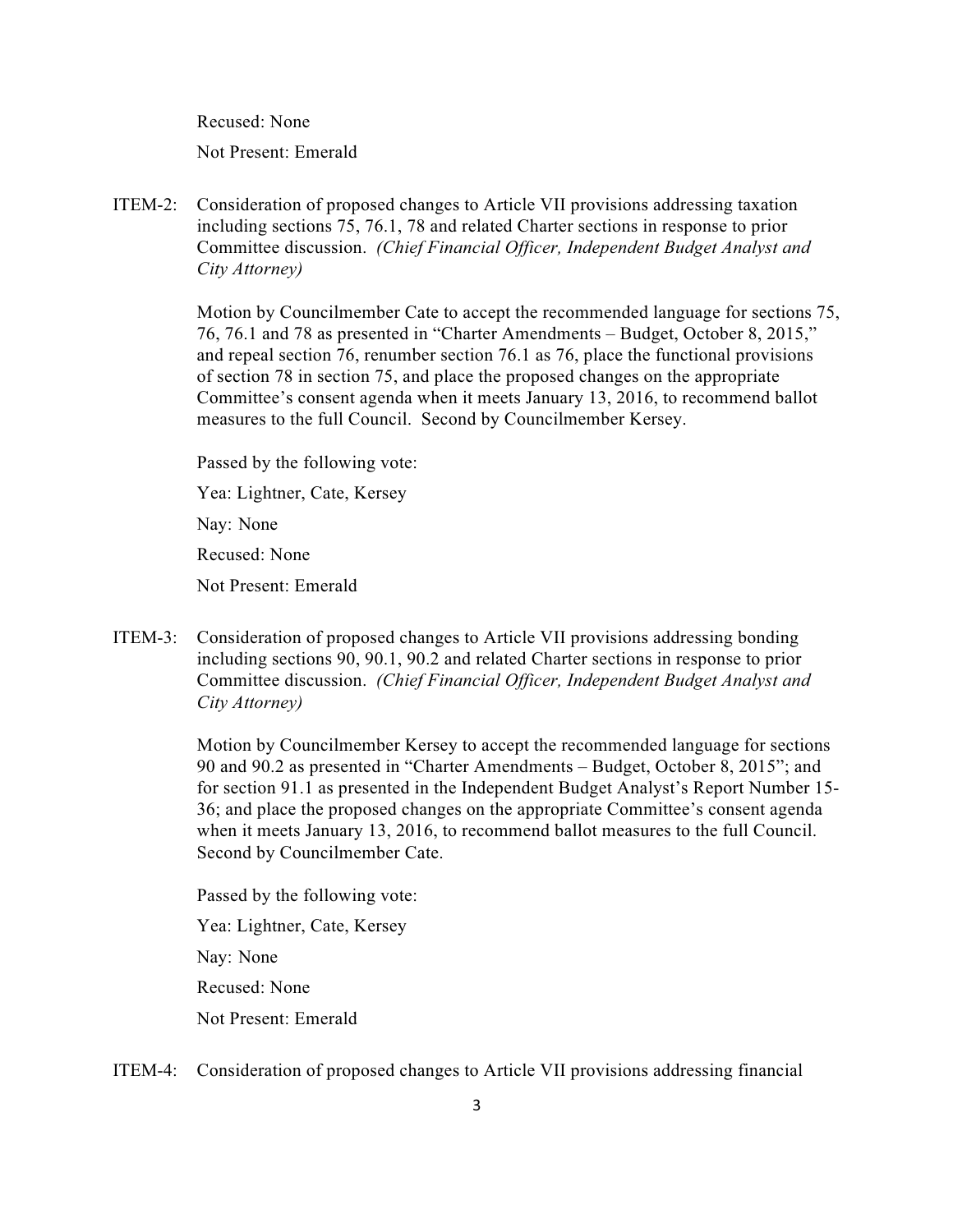operations including sections 77, 80, 82, 83, 86, 91, 91.1, 111 and related Charter sections in response to prior Committee discussion. *(Independent Budget Analyst, Chief Financial Officer and City Attorney)*

Motion by Councilmember Cate to accept the recommended language for sections 77, 80, 91 and 91.1 as presented in "Charter Amendments – Budget, October 8, 2015"; for section 39 as presented in "Charter Amendments Prepared by: Comptroller's Office, August 24, 2015"; for sections 82 and 83 as presented in "Charter Amendments Prepared by: Comptroller's Office, September 18, 2015"; and for section 86 as presented in the Chief Financial Officer's "Recommended Revisions to the City Charter, April 2, 1015"; to place the language on the appropriate Committee's consent agenda when it meets January 13, 2015, to recommend ballot measures to the full Council; and refer the City Auditor's recommended language for section 111 to the City Attorney for legal review. Second by Councilmember Kersey.

Passed by the following vote:

Yea: Lightner, Cate, Kersey

Nay: None

Recused: None

Not Present: Emerald

- ITEM-5: Consideration of the following responses to the Committee's actions taken in response to the Independent Budget Analyst's Report Number 15-09 at the April 16, 2015, Charter Review Committee which the Committee has not already considered in this agenda. *(Independent Budget Analyst)*
	- A) Point #7 from the Independent Budget Analyst's Report Number: 15-09. Consideration of a recommendation to leave the matter of performance reports in the budget policy rather than Charter.
	- B) Point #9 from the Independent Budget Analyst's Report Number: 15-09. Consideration of a recommendation to leave two remaining sub-points of Point #9 below) not addressed in other Charter sections in the legislative calendar, Council policies and other documents: 3) Annual departmental/agency budget hearings to be held by the Budget Review Committee; and 4) Requirement and timing for the Mayor's May Revise.

Motion by Councilmember Cate to accept the Independent Budget Analyst's explanation as to why the two sub-items previously considered were not included in the proposed language presented for Committee consideration on this agenda. Second by Councilmember Kersey.